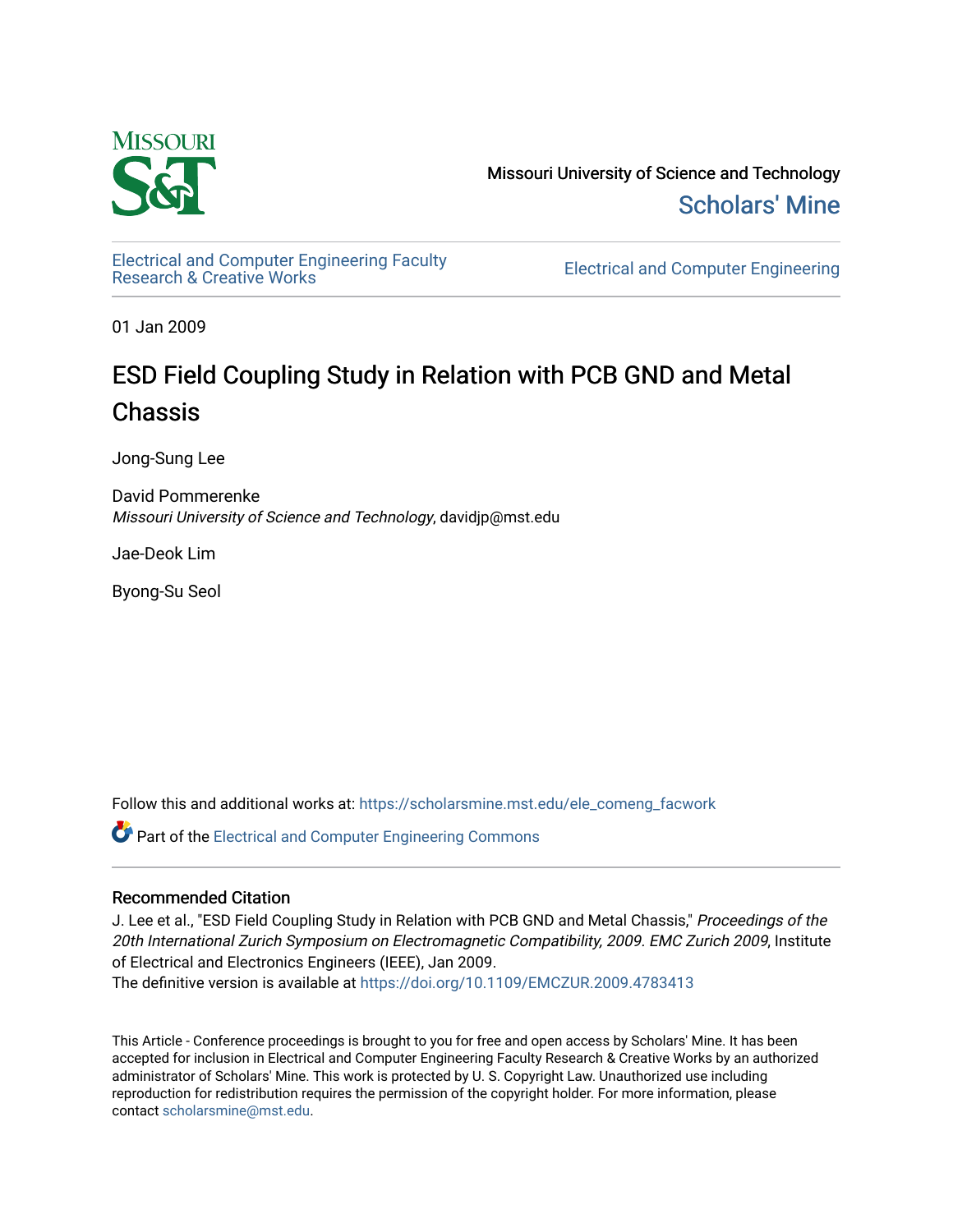# ESD field coupling study in relation with PCB GND and metal chassis

Jong-sung Lee<sup>#1</sup>, David Pommerenke<sup>#2</sup>, Jae-deok Lim<sup>#3</sup>, Byong-su Seol<sup>#4</sup>

#1,3,4 SamSung Electronics Manufacturing Technology R&D Center, Suwon, Korea

<sup>1</sup> js7582.lee@samsung.com <sup>3</sup>deok.lim@samsung.com

<sup>4</sup>byongsu.seol@samsung.com

 $^{42}$  Electrical and Computer Engineering Missouri University of Science and Technology, Rolla, MO, U.S.A.

 $2$  davidjp@mst.edu

Abstract—This work demonstrates a simple experimental setup to measure ESD-induced voltage to traces on a printed circuit board when ESD current is injected directly onto the outside of a metal case and presents how the induced voltage can be affected by the physical structure of the PCB ground and the metal case.

The correlation between ESD-induced voltage and the method of connecting the PCB and chassis grounds shall be discussed, as well as how the PCB ground fill affects ESD. These experimental results may provide guidance for a better design for ESD immunity.

#### I. INTRODUCTION

The tight noise margin for the low voltage in high speed digital circuits and physically high density and small producttrend challenge engineers to pass the ESD standard test in IEC61000-4-2[1]. One of reasons that analysing ESD failure and solving ESD problems seem difficult is that there are many cases which cause ESD failure in system level. For example, ESD current is directly injected into signal traces, which destroys ICs (called hard-error), ESD transient field is electrically or magnetically coupled to traces, or direct field coupling to ICs occurs as well. These incidents often occur all together when ESD is injected into electronic devices. In this paper, expected soft-error problem by coupling metal chassis and traces on PCB is discussed, ESD current being injected to outside of the product.

Once ESD is discharged to the outside of a system, the ESD current is distributed in the system. It is associated with a strong electromagnetic field that can couple into the enclosure through apertures, cables, and slots. There it induces voltages and currents. These voltages or currents may cause bit-errors, wrong instructions, or even a system crash [2]. There is limit to solving ESD failure problems resulting out of the foregoing causes mentioned earlier with artwork design or ESD protection devices. Therefore, to improve ESD immunity of digital devices, understanding of the affect of connecting chassis to PCB ground and applying PCB ground fill is necessary.

The experimental setup to measure induced voltage used in this paper is described in Part II. The effect of PCB ground fill and chassis connection is presented in Parts III and IV.

#### II. DUT AND EXPERIMENT SETUP

The DUT (device under test) is shown in Figure 1. A 3 cm by 3 cm square loop-like trace was placed on top layer and the both ends of the trace are connected to probing pads on bottom layer through vias.



Fig. 1. Loop structure to measure induced loop voltage (left) and magnified view of via and probing pads (right).

The loop is finally connected to coaxial cable containing ferrites. The other end of the coax is connected the oscilloscope. A 40 dB attenuator is placed in the middle of the coaxial cable to prevent damaging the oscilloscope. As a chassis, a solid copper plane is placed a bit length away from PCB. Distance between the PCB and copper plane can be controlled by the length of 8 screws. In this experiment the distance between the PCB and copper plane is fixed to 8 mm. One via connects to the oscilloscope and the other is terminated by 50-Ohm. The bottom of the PCB and the ground strap are connected to a standard ground table. The experimental setup is shown in Figure 2.



Fig. 2. Experimental setup for induced voltage measurement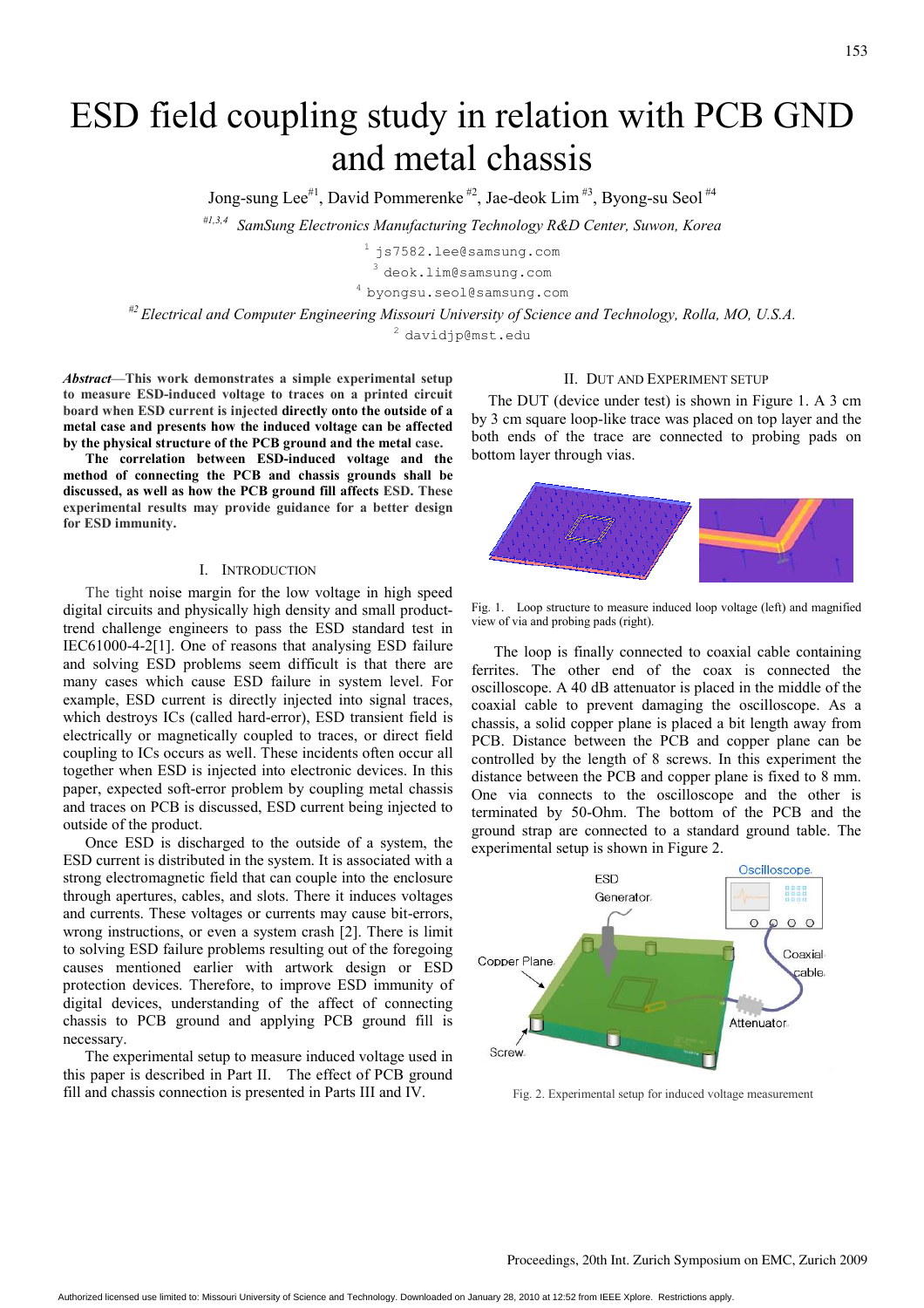An ESD generator (EM test) in contact mode is set to 1 kV, 2 kV, 3 kV and discharges to the midst of the upper copper plane. Figure 3 shows the induced voltage waveform measured by the oscilloscope.



Fig. 3. Induced voltage measured by Oscilloscope with an ESD generator charged up to 1kV, 2kV, 3kV

The measurement setting is quite fine in that the measured voltage is almost linear in contact mode and the signal rises as fast as expected. The noise occurring at the first 7-8 ns may be partially caused be the cable to the oscilloscope.

## III. GROUND FILLING

Ground fills are generally used on top and bottom layers of a PCB to prevent EMI radiation. From an ESD point of view, an EMC engineer might assume that ground fill has a good effect. In other words, a ground fill makes digital devices more robust in ESD immunity. To prove this assumption is correct, PCBs with and without GND fills are designed and the results are compared. The board (a) only has bottom ground but (b) has top ground and well connected to bottom ground by a hundred of vias. The spacing between the ground fill and the trace is 2 cm.



Fig. 4. Top view of test boards (a) 2-layer PCB without GND fill. (b) 2-layer PCB with GND

The induced voltage is measured and the results are shown in Figure 5. The ESD generator is set to 1 kV, and the PCB and top metal chassis are connected by metal screws.



Fig. 5. Measured induced voltage on trace with GND fill PCB and without GND fill PCB(The PCB ground and the top copper plane are connected).

Based on this measurement result, a GND fill does not reduce ESD transient field coupling from metal chassis. On the other hand, a GND fill slightly increases field coupling. This phenomenon occurs with different voltage setting of the ESD generator. From this result, it could be deduced that magnetic field is coupled by GND right next to the trace as well. This deduction must be proven by case study later.

For the case when the PCB and metal chassis are not electrically connected, a GND fill has little effect on ESD noise coupling. The result is shown in Figure 6.



Fig. 6. Measured induced voltage on trace with GND fill PCB and without GND fill PCB(The PCB ground and the top metal chassis are not connected).

#### IV.PCB & METAL-CASE CONNECTION

It is common sense for EMC engineers that connecting metal chassis with PCB ground is a design guideline to reduce EMI radiation level by the shielding effect. However, it might be a different story in ESD point of view. It's convinced that electrically separating PCB from metal chassis can be guard structure, that leads the injected current not to break into PCB, assuming that there is no spark occurring. In spite of no injected current flowing into PCB, noise is induced by the fields radiated from the ESD generator or by rapid current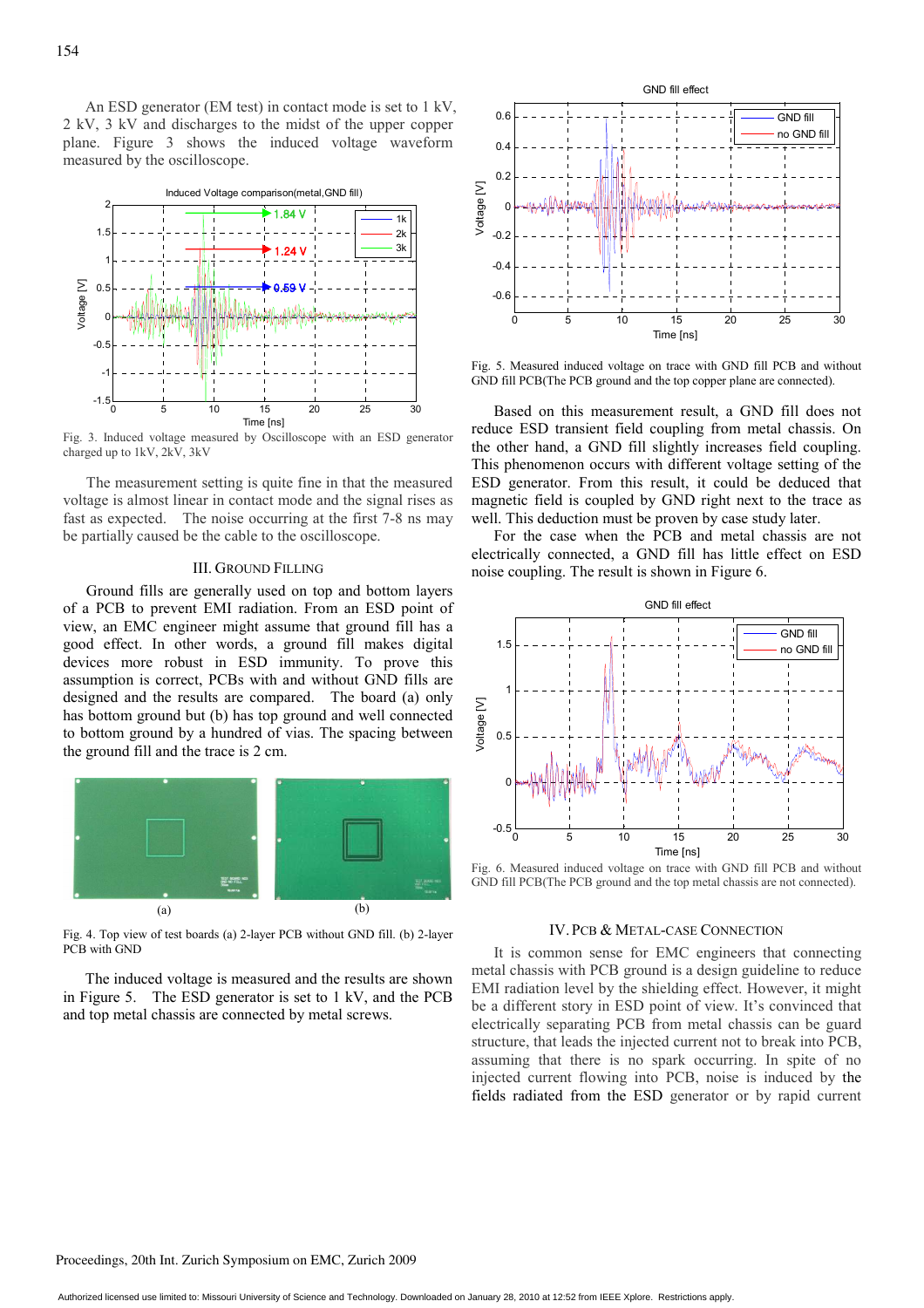spreading. This experiment demonstrates how field noise coupling is influenced by separating the PCB ground and metal chassis. Plastic screws are used to electrically separate the PCB and metal chassis as shown in Figure 7.



Fig. 7. Screw between metal chassis and PCB ground. (a) Metal screw. (b) Plastic screw.

The measurement process is the same as in the GND fill effect test and the results are shown in Figure 8. The ESD generator was set to 1 kV.



Fig. 8. Comparison waveform of measured induced voltage on trace, placing metal screws and plastic screws

Comparing these two waveforms, the induced voltage level is reduced when the top metal chassis and PCB ground a re connected. The moment the ESD pulse is discharged onto the top metal chassis, the PCB ground and the chassis have the same electric potential, which prevents the electric field from coupling to the trace.

Separating the PCB ground and metal chassis has little effect on ESD field noise reduction, since both the electric and magnetic field are dominant in noise coupling.

# V. VERIFICATION WITH FULL WAVE SIMULATION

To simulate the coupling into the traces for frequencies up to 3 GHz, a full wave numerical model of an ESD generator is required. A variety of full wave models from different EDA companies have been published for ESD prediction. In this paper an improved model from CST Microstripes is used, which has been recently designed in the article [3]. The full wave model of the ESD generator (Dito, EM test) and the test vehicle is shown in Figure 9.



Fig. 9. Full wave model of the ESD generator and the test vehicle (CST Microstripes)

This model contains approximately 250,000 meshes, runs up to 3 GHz, and takes approximately one hour for a PC with a 64-bit dual core CPU to complete the simulation. The simulated results of the GND fill effect are shown in Figure 10.



Fig. 10. Simulated result of ground fill effect when top metal plane and PCB ground are electrically connected.

Unlike the measurement, the simulated result shows that the GND fill slightly reduces ESD transient field coupling from metal chassis. This discrepancy may come from either difference between measurement and simulation setting or measurement error. However, as the top metal plane and PCB ground are separated, the simulated result is consistent with the measurement. That is, the GND fill has little effect on ESD noise coupling. This is shown in Figure 11.